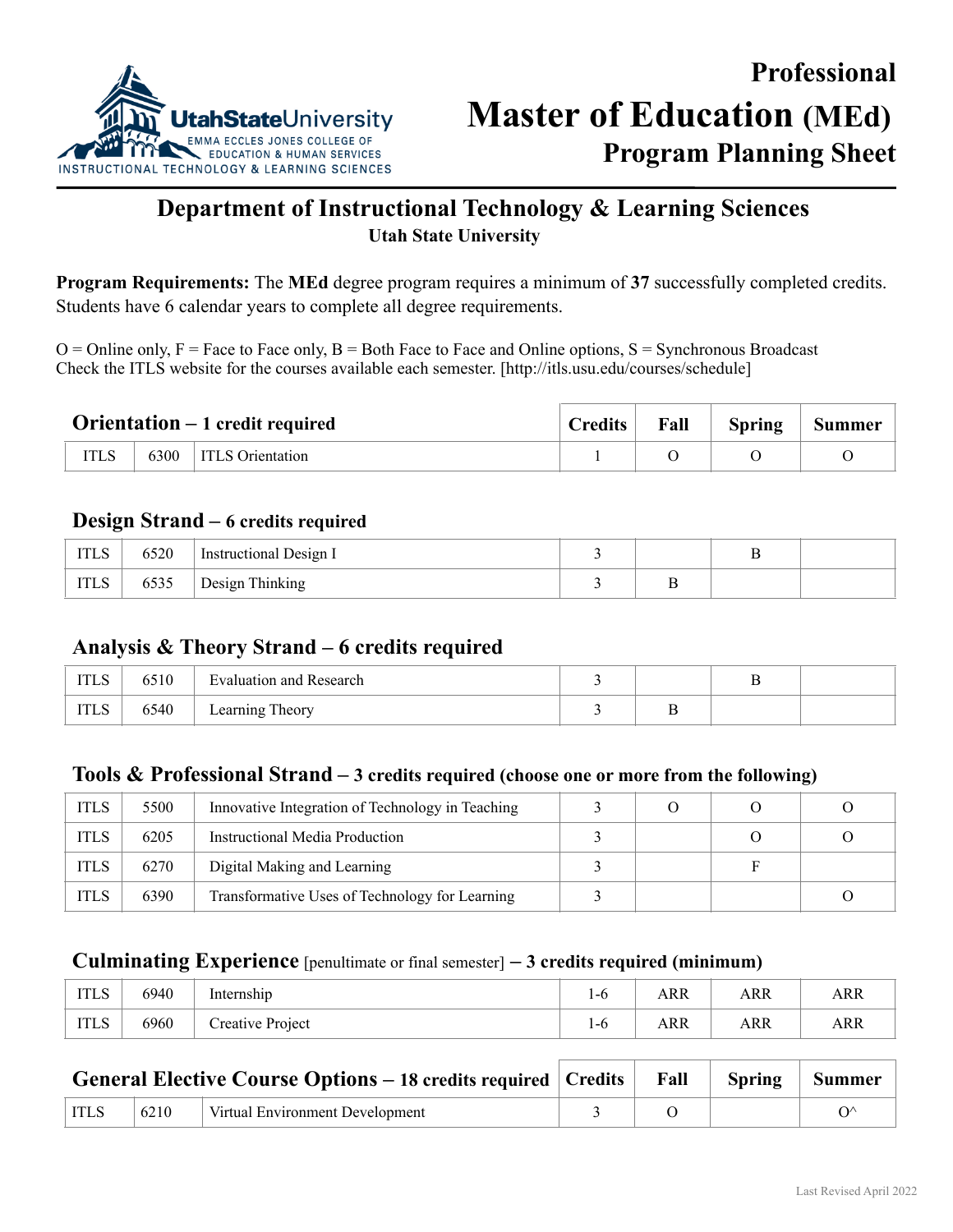|             |      | General Elective Course Options – 18 credits required | <b>Credits</b> | Fall       | <b>Spring</b>  | <b>Summer</b> |
|-------------|------|-------------------------------------------------------|----------------|------------|----------------|---------------|
| <b>ITLS</b> | 6215 | Video and Audio Design and Production I               | 3              | $\Omega$   |                | $\Omega$      |
| <b>ITLS</b> | 6220 | Video and Audio Design and Production II              | 3              |            | $\Omega$       |               |
| <b>ITLS</b> | 6230 | Graphic Design and Production I                       | 3              |            | $\overline{O}$ | $\Omega$      |
| <b>ITLS</b> | 6240 | Graphic Design and Production II                      | 3              | $\Omega$   |                |               |
| <b>ITLS</b> | 6245 | eLearning Authoring Tools                             | 3              |            | $\mathcal{O}$  | $O^{\wedge}$  |
| <b>ITLS</b> | 6260 | Mobile Design and Development for Learning            | 3              | $\Omega$   |                |               |
| <b>ITLS</b> | 6265 | <b>Internet Development</b>                           | 3              | B          | B              | $\Omega$      |
| <b>ITLS</b> | 6270 | Digital Making and Learning                           | $\overline{3}$ |            | $\mathbf{F}$   |               |
| <b>ITLS</b> | 6320 | Writing for Design                                    | 3              |            | $\Omega$       | $\Omega$      |
| <b>ITLS</b> | 6530 | <b>Instructional Design II</b>                        | 3              | B          |                |               |
| <b>ITLS</b> | 6545 | Advanced Learning Theory *                            | $\overline{3}$ |            |                |               |
| <b>ITLS</b> | 6560 | Project and Organizational Management                 | 3              |            | B              |               |
| <b>ITLS</b> | 6570 | Performance Systems                                   | 3              |            |                | $\Omega$      |
| <b>ITLS</b> | 6700 | Special Topics <sup>*</sup>                           | $1 - 3$        |            |                |               |
| <b>ITLS</b> | 6720 | Adult Education Philosophy, Theory, and Practice      | 3              |            |                | $\mathcal{O}$ |
| <b>ITLS</b> | 6730 | Games and Learning                                    | 3              | $\Omega$   |                |               |
| <b>ITLS</b> | 6760 | <b>Grant and Proposal Writing</b>                     | 3              | $\Omega$   |                |               |
| <b>ITLS</b> | 6870 | Current Issues Seminar *                              | $1 - 3$        |            |                |               |
| <b>ITLS</b> | 6900 | <b>Independent Study</b>                              | $1-6$          | <b>ARR</b> | <b>ARR</b>     | <b>ARR</b>    |
| <b>ITLS</b> | 6910 | <b>Independent Research</b>                           | $1-6$          | B          | $\mathbf B$    |               |
|             |      | Other courses approved by your advisor                |                |            |                |               |

**^** Taught alternating years

\* Taught periodically, check schedule for availability and delivery format

The following tables show a recommended order of study for students to complete within 2 years:

| Fall (1 <sup>st</sup> Year)    | <b>Spring (1st Year)</b>              | <b>Summer (1st Year)</b>                 |
|--------------------------------|---------------------------------------|------------------------------------------|
| ITLS 6300 ITLS Orientation (1) | ITLS 6520 Instructional Design I (3)  | Tools and Professional Strand Course (3) |
| ITLS 6535 Design Thinking (3)  | ITLS 6510 Evaluation and Research (3) | Elective $(3)$ <sup>**</sup>             |
| ITLS 6540 Learning Theory (3)  |                                       |                                          |
| 7 credit hours                 | 6 credit hours                        | 6 credit hours                           |

| Fall (2 <sup>nd</sup> Year)  | Spring $(2nd Year)$                      | Summer $(2nd Year)$                                    |
|------------------------------|------------------------------------------|--------------------------------------------------------|
| Elective $(3)$ <sup>**</sup> | Elective $(3)$ <sup>**</sup>             | Elective $(3)$ <sup>**</sup>                           |
| Elective $(3)$ <sup>**</sup> | Culminating Experience or Elective (3)** | Culminating Experience or Elective $(3)$ <sup>**</sup> |
|                              |                                          |                                                        |
| 6 credit hours               | 6 credit hours                           | 6 credit hours                                         |